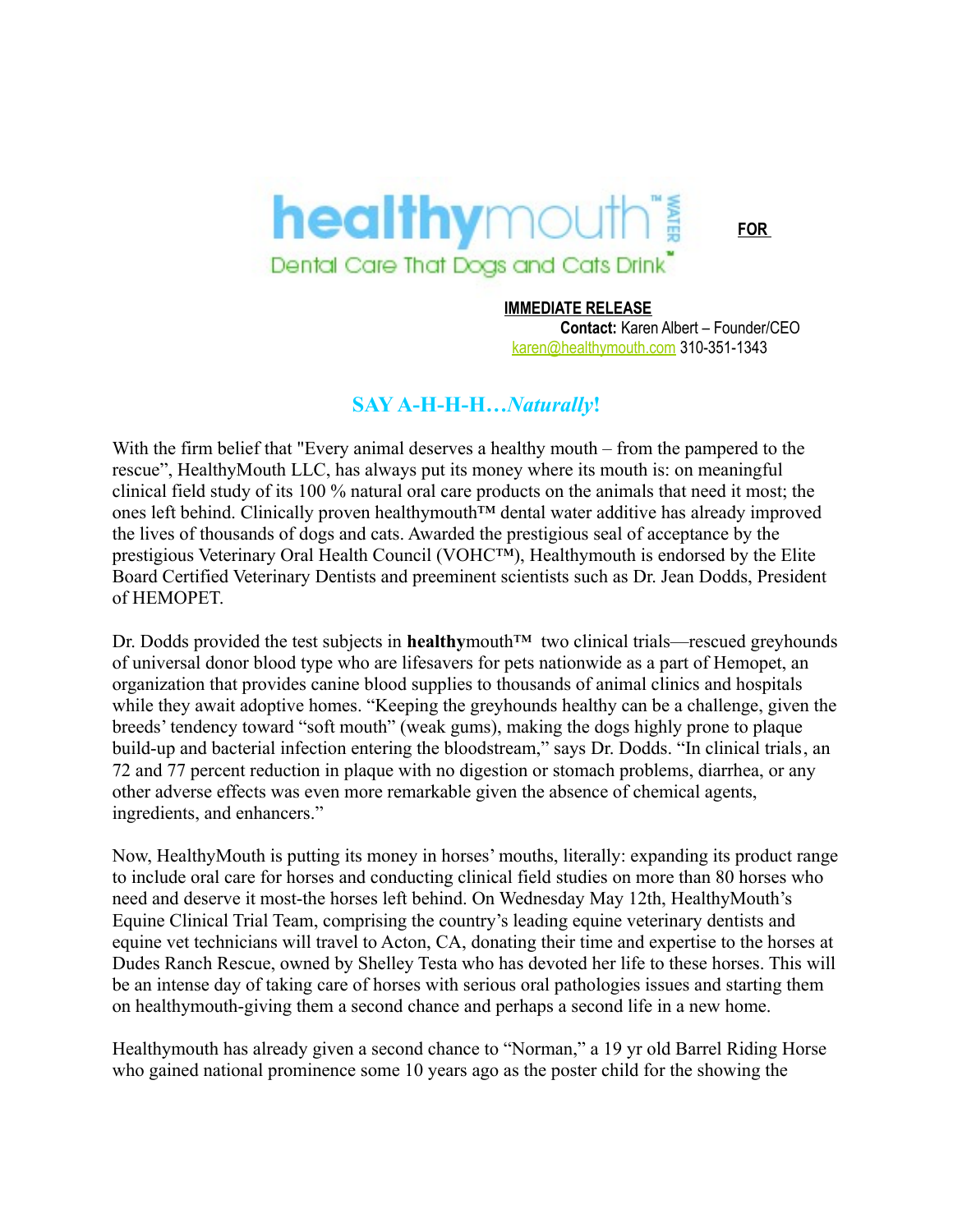versatility of a Tennessee Walker horse. Sadly over the years, Norman became the poster child for, "the worst mouth ever seen on a horse." Teri Mckee, a licensed equine vet technician and part of the healthymouth clinical team, was brought I by the owner to treat the horse, "Quote..after one month drinking healthymouth every day there was a 50% change in the mouth using no other product or professional care such as cleaning or balancing the mouth, the inflammation was redced, for the first time, Norman stopped drooling and was able to really eat gaining 50 pounds, his shine came back to his coat, his eyes were bright-he was like a five year old again. "Norman hasn't been this happy in years, says Norman's owner, adding …"(will get you her quote). The healthyouth team now refers to the rescue horses with the worst mouths as "The Normans," with the hope that healthymouth can help bring back some "Normalcy," to their lives as well and making Norman now the poster child for\_\_\_\_\_\_\_\_\_.

Periodontal disease and painful inflammation are not limited to rescue horses –it is a reality for thoroughbred horses, dressage horses, draft horses used in film and TV, police horses and companion horses much as they are for humans, dogs, and cats. "The mouth is the gateway to animals' overall health, but moreso with horses as they have simple stomachs that work much like humans.' Says, Karen Albert, founder of HealthyMouth, "in addition, because the bridle rests in a horse's mouth, oral inflammation can severely diminish a horse's performance as well as his quality of life," Albert further explains. Just think of how big a horses mouth is, and teeth continue to grow throughout his lifetime; if neglected, the accumulation of oral bacteria results in major pockets and pain, inability to chew, and infection, putting horses at risk for abscesses in the mouth and tooth loss. Keeping a horse's mouth balanced (known as" equilibration") in conjunction with keeping teeth and gums clean, healthy and free of the bacteria that leads to gum disease, on a daily basis, has a huge influence on a horse's performance, movement and is essential to a happier, healthier, and ultimately, longer-lived horse.

Dr. Richard Miller, one of the pioneers of equine dentistry decided to donate his time to the healthymouth trial study for these reasons, "healthymouth has shown enormous promise on horses that seemed beyond hope and could change the landscape of oral care for all types of horses and generating new awreness of how critical a balanced and health mouth is for a horse potentially adding years to their lives." Adds, Lee Follett, IAED/C, there has never been a product like this for the oral health of horses. Present treatment products serve only as temporary band aids. I have seen many horses put down because of undetected dental problems. Healthymouth, used as a treatment aid with professional care presents practitioners with a natural solution that is easy for owners to use, proven safe for digestion and we have already seen remarkable results on our patients. The opportunity to be part of this breakthrough field study and to give these rescue horses the gift of improved oral health and overall long term health is the reason I got into equine dentistry."

The media opportunities on May  $12<sup>th</sup>$  at the Dudes Ranch Rescue will include heartwarming stories of hard-luck horses now given a second chance and the opportunity to experience first hand the definition of teamwork and giving back. The befores' and afters' will be eye-opening and moving.

## **More About Karen Albert**

CEO Karen Albert resides in Malibu, California where **healthy**mouth™ is based. Before founding the company, Albert spent 20 years in international new product development and